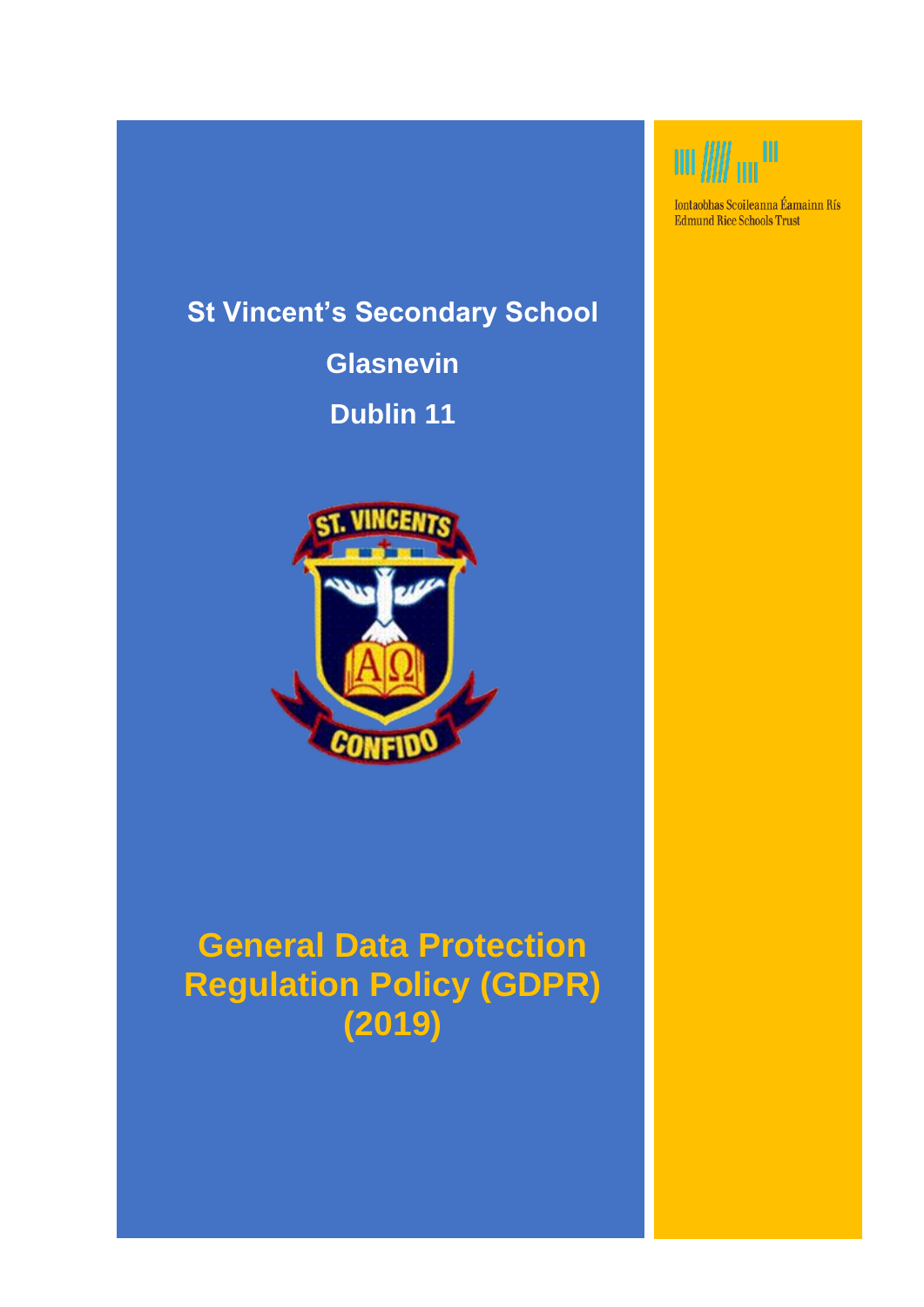# **Contents**

| <b>Section</b>                              | <b>Page</b>    |
|---------------------------------------------|----------------|
| <b>Introductory Statement</b>               | 3              |
| Rationale                                   | 3              |
| <b>Legal Obligations</b>                    | $\overline{4}$ |
| <b>Data Protection Terms</b>                | 5              |
| <b>Data Protection Principles</b>           | 6              |
| <b>Students</b>                             | 9              |
| <b>Retention Protocols for Students</b>     | 11             |
| <b>Staff</b>                                | 12             |
| <b>Retention Protocols for Staff</b>        | 13             |
| <b>Board of Management Records</b>          | 14             |
| Monitoring the Implementation of the Policy | 15             |
| Reviewing and Evaluating the Policy         | 15             |
|                                             |                |
|                                             |                |
|                                             |                |
|                                             |                |
|                                             |                |
|                                             |                |
|                                             |                |
|                                             |                |
|                                             |                |
|                                             |                |
|                                             |                |
|                                             |                |
|                                             |                |
|                                             |                |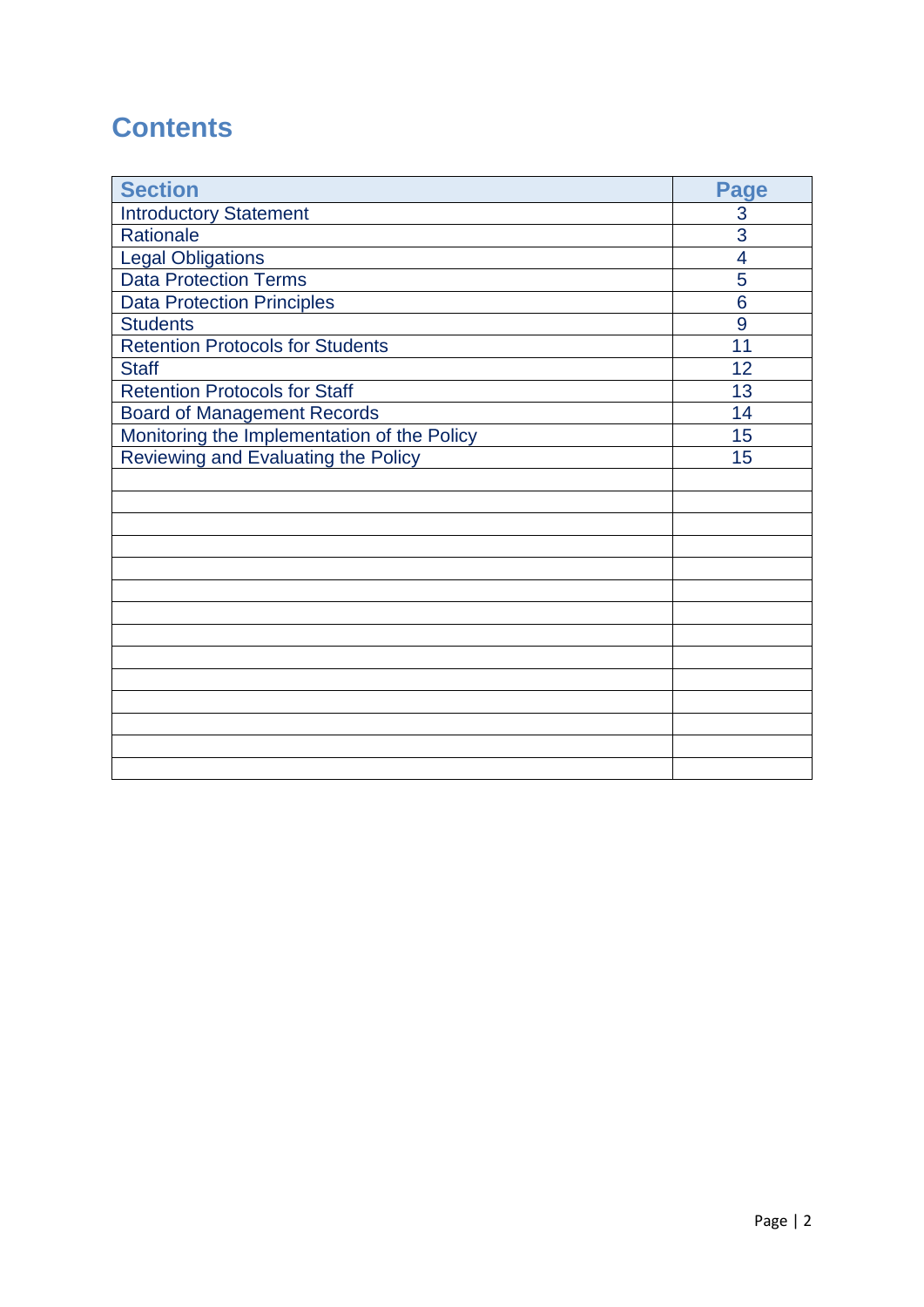## Data Protection Policy

This policy provides guidance for the maintenance of personal data in order to be compliant with the EU General Data Protection Regulation 2016/679 which comes into force on the  $25<sup>th</sup>$  May 2018.

#### Introductory Statement

At St. Vincent's Secondary School, Glasnevin we aim to protect the well-being of our students, parents and staff by providing a safe, tolerant and caring environment. This policy endeavours to provide support to the school community regarding the management of data of a personal or sensitive nature.

This Data Protection Policy applies to the personal data held by the school which is subject to the new requirements of the General Data Protection Regulation (GDPR).

The policy applies to all school staff, the Board of Management, parents/guardians, pupils and others (including prospective or potential pupils and their parents/guardians and applicants for staff positions within the school) insofar as the measures under the policy relate to them. Data will be stored securely so that confidential information is protected in compliance with relevant legislation. This policy sets out the manner in which personal data and sensitive personal data will be protected by the school.

### Rationale

This policy explains what sort of data is collected, why it is collected, for how long it will be stored and with whom it will be shared. As more and more data is generated electronically and as technological advances enable the easy distribution and retention of this data, the challenge of meeting the school's legal responsibilities has increased.

The school takes its responsibilities under data protection law very seriously and wishes to put in place practices to safeguard individuals' personal data. It is also recognised that recording factual information accurately and storing it safely facilitates an evaluation of the information, enabling the principal and Board of Management to make decisions in respect of the efficient running of the school. The efficient handling of data is also essential to ensure that there is consistency and continuity where there are changes of personnel within the school and Board of Management.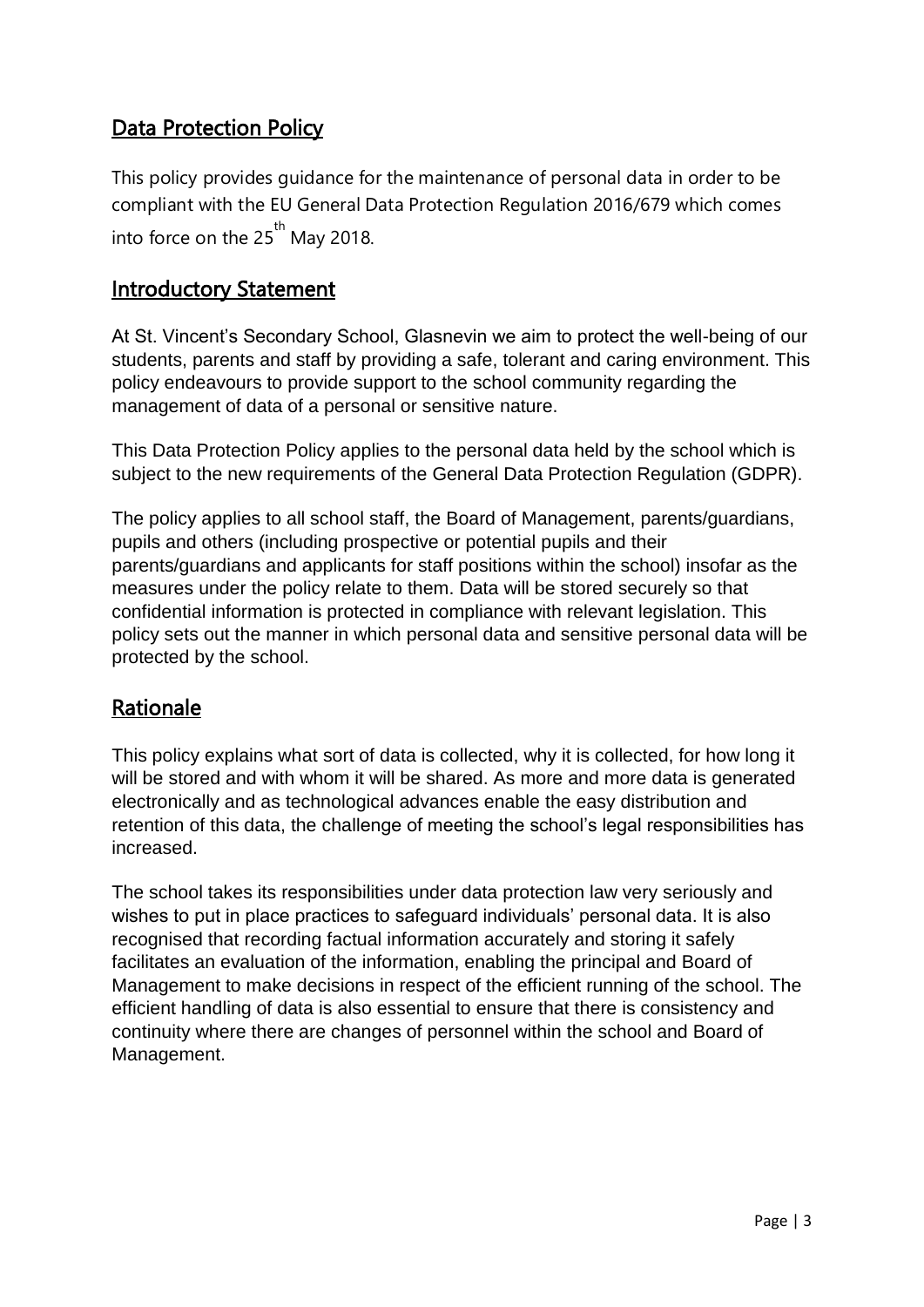### Legal Obligations

Implementation of this policy takes into account the school's other legal obligations and responsibilities. Some of these are directly relevant to data protection.

 $\triangleright$  Under Section 9(g) of the Education Act, 1998, the parents of a student, or a student who has reached the age of 16 years, must be given access to records kept by the school relating to the progress of the student in their education.

 $\triangleright$  Under Section 20 of the Education (Welfare) Act, 2000, the school must maintain a register of all students attending the School

 $\triangleright$  Under section 20(5) of the Education (Welfare) Act, 2000, a principal is obliged to notify certain information relating to the child's attendance in school and other matters relating to the child's educational progress to the principal of another school to which a student is transferring.

 $\triangleright$  Under Section 21 of the Education (Welfare) Act, 2000, the school must record the attendance or non-attendance of students registered at the school on each school day.

 $\triangleright$  Under Section 28 of the Education (Welfare) Act, 2000, the School may supply personal data kept by it to certain prescribed bodies (the Department of Education and Skills, the National Education Welfare Board, the National Council for Special Education, other schools and other centres of education) provided the school is satisfied that it will be used for a "relevant purpose" (which includes recording a person's educational or training history or monitoring educational training progress in order to ascertain how best they may be assisted in availing of educational or training opportunities or in developing their educational potential; or for carrying out research into examinations, participation in education and the general effectiveness of education or training).

➢ Under Section 14 of the Education for Persons with Special Educational Needs Act, 2004, the school is required to furnish to the National Council for Special Education (and its employees, which would include Special Educational Needs Organisers (SENOs)) such information as the Council may from time to time reasonably request.

 $\triangleright$  The Freedom of Information Act 1997 provides a qualified right to access to information held by public bodies which does not necessarily have to be "personal data" as with data protection legislation. While schools are not currently subject to freedom of information legislation, if a school has furnished information to a body covered by the Freedom of Information Act (such as the Department of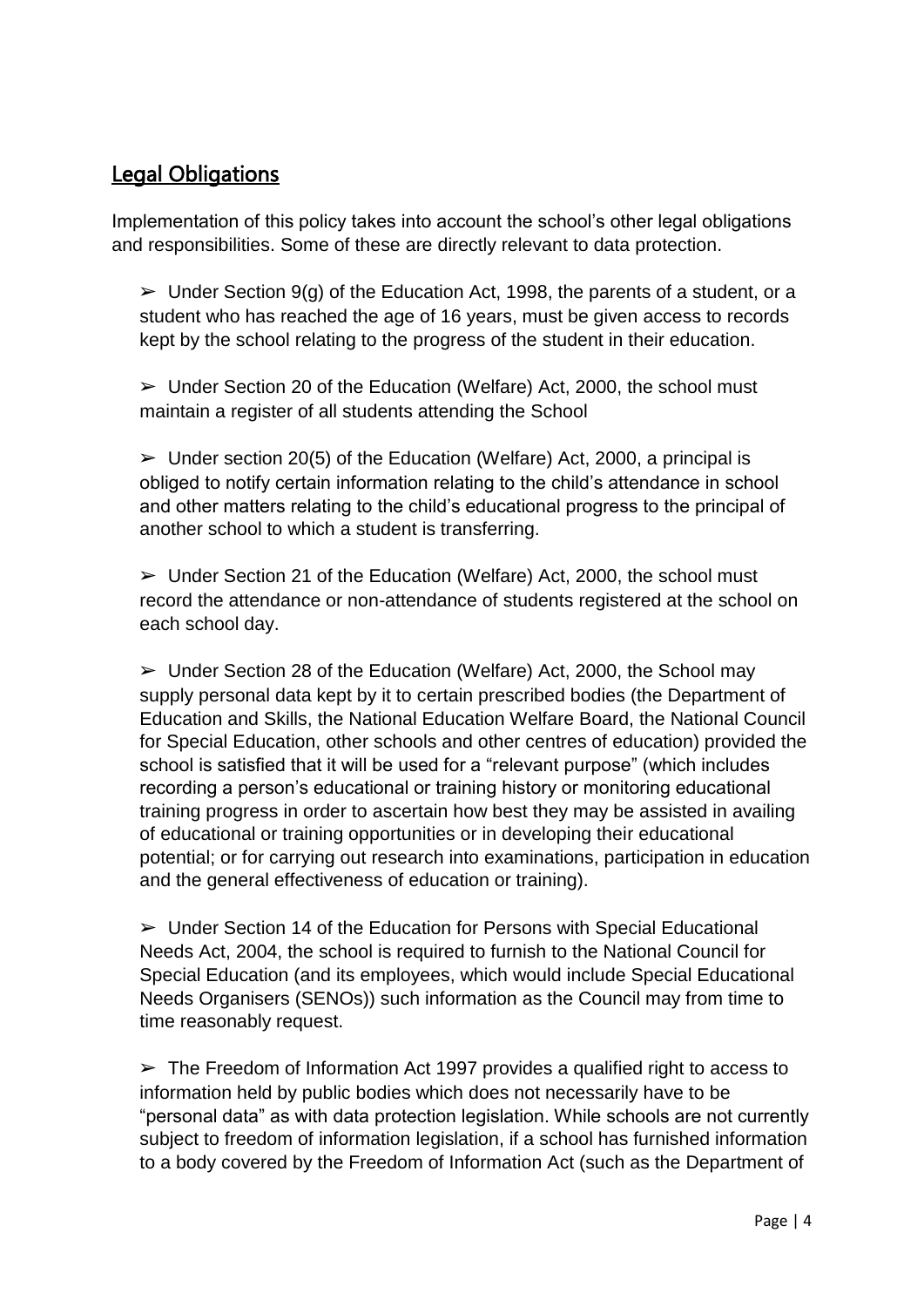Education and Skills, etc.) these records could be disclosed if a request is made to that body.

 $\triangleright$  Under Section 26(4) of the Health Act, 1947 a School shall cause all reasonable facilities (including facilities for obtaining names and addresses of pupils attending the school) to be given to a health authority who has served a notice on it of medical inspection, e.g. a dental inspection or immunization administration.

➢ Under *Children First: National Guidance for the Protection and Welfare of Children* (2017), schools, their boards of management and their staff have responsibilities to report child abuse or neglect to TUSLA - Child and Family Agency (or in the event of an emergency and the unavailability of TUSLA, to An Garda Síochána) and to maintain documentation according to the highest confidentiality standards.

# **Data Protection Terms**

*Data Controller* for the purpose of this policy is the Board of Management of St. Vincent's Secondary School. The principal, with the support of the secretary and other relevant staff members, manage the data. The principal, on behalf of the Board of Management, is the *data protection officer*, acting as the point of contact for any data management queries.

In order to properly understand the school's obligations, there are some key terms which should be understood by all relevant school staff:

*Data* means information in a form that can be processed. It includes both *automated data* (e.g. electronic data) and *manual data*. *Automated data* means any information on computer, or information recorded with the intention that it be *processed* by computer. *Manual data* means information that is kept/recorded as part of a *relevant filing system* or with the intention that it form part of a relevant filing system.

*Relevant filing system* means any set of information that, while not computerised, is structured by reference to individuals or by reference to criteria relating to individuals, so that specific information relating to a particular individual is readily, quickly and easily accessible.

*Personal Data* means data relating to a living individual who is or can be identified either from the data or from the data in conjunction with other information that is in, or is likely to come into, the possession of the Data Controller i.e. the school.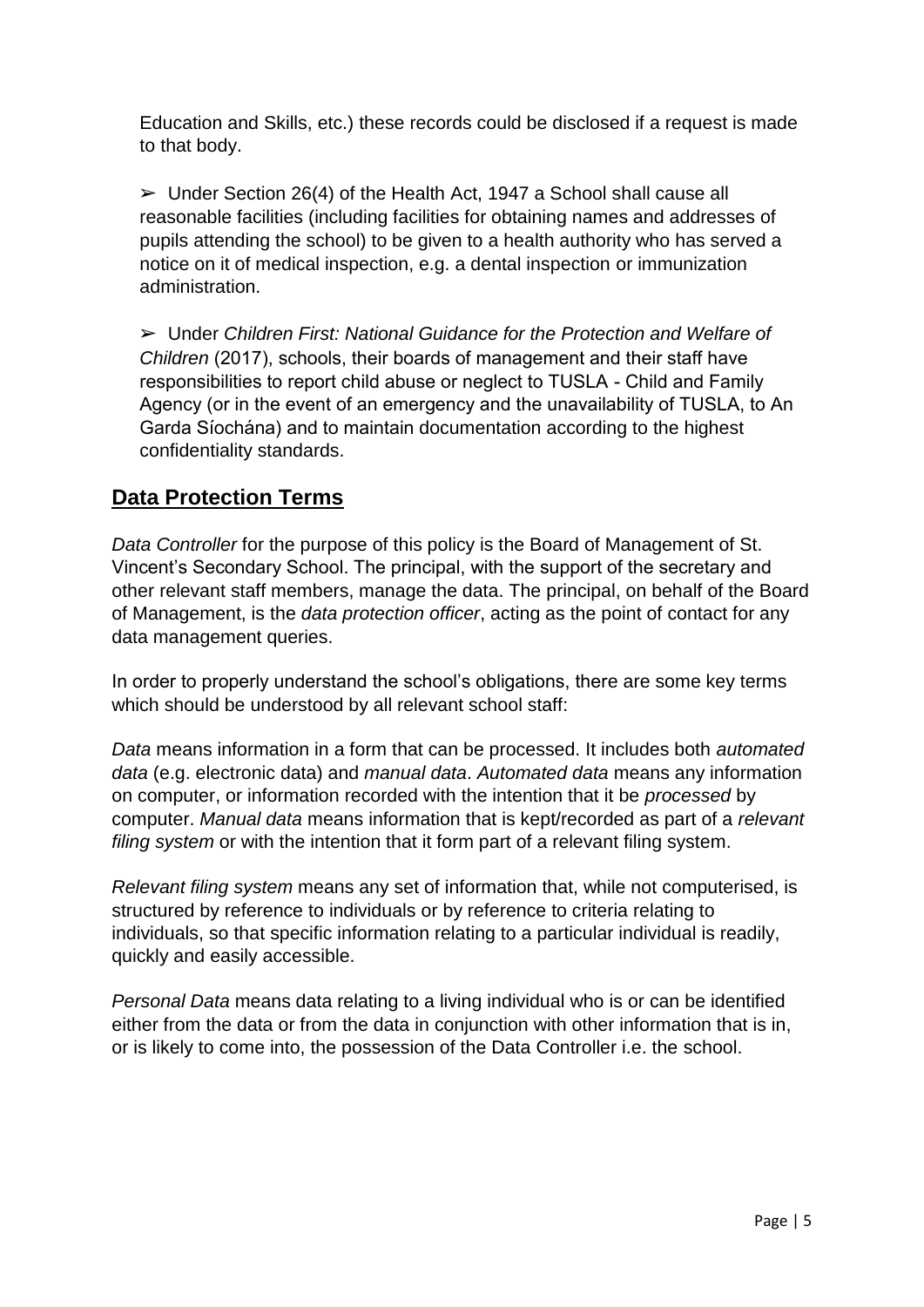## **Data Protection Principles**

The school is a data controller of personal data relating to its past, present and future staff, students and parents/guardians. As such, the school is obliged to comply with the principles of data protection set out in the GDPR.

The GDPR identifies children as vulnerable persons deserving of specific protection. Children under the age of consent can never, themselves, give consent to the processing of their personal data.

#### **Enhanced individual rights under GDPR include:**

- 1. **The right to be informed** This policy partially fulfils this requirement to provide fair processing information. In addition, privacy notices will be included on the online enrolment application as well as paper documentation used to gather data at the time of enrolment.
- 2. **The right to access** This policy provides clear processes for how data subjects may obtain confirmation as to whether or not personal data concerning them is being processed, where and for what purpose. Further, the school shall provide a copy of the personal data, free of charge, in an electronic format.
- 3. **The right to rectification** Individuals are entitled to have personal data rectified if it is inaccurate or incomplete. If the school discloses personal data to third parties, which is limited solely to the Department of Education and Skills, the National Council for Special Education and professional services such as therapists and psychologist as required and only after signed consent from parents, the school must inform them of the rectification where possible.
- 4. **The right to be forgotten** Also known as data erasure, the conditions for erasure include the data no longer being relevant to original purposes for processing or a data subject withdrawing consent. It should also be noted that this right requires the school to compare the subjects' rights to the public interest in the availability of the data when considering such requests. If an individual contacts the school and requests that their data be removed from its databases, it will be obliged to do so, unless it has a legitimate reason to retain the data.
- 5. **The right to restrict processing** In some situations, this right gives an individual an alternative to requiring data to be erased; in others, it allows the individual to require data to be held whilst other challenges are resolved. If personal data is 'restricted', then the school may only store the data. It may not further process the data unless the individual consents or the processing is necessary for establishment of legal claims, for the protection of the rights of another natural or legal person or for reasons of important public interest.
- 6. **The right to data portability** Data subjects may receive the personal data concerning them, which they have previously provided and have the right to transmit that data to another controller such as another school.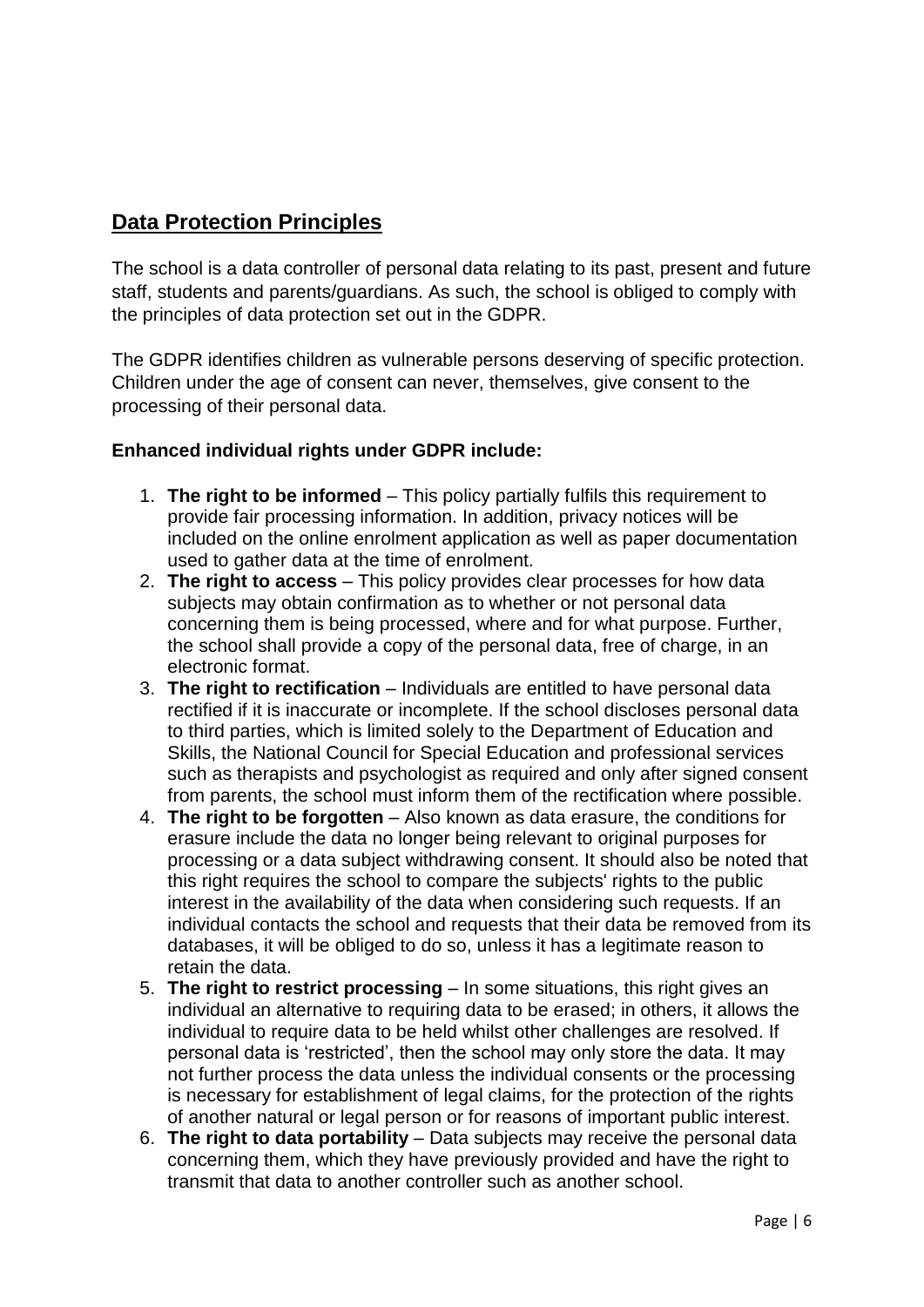7. **The right to compensation & liability**– Data Subjects can sue both controllers and processors for compensation for pecuniary or nonpecuniary damage (e.g. damages for distress) suffered as a result of a breach of the GDPR.

#### **The following practical guidelines apply**:

- Privacy by design: The school will only collect data absolutely necessary for the completion of its duties (data minimisation). Access to personal data will be limited to those needing to act out the data processing. Before any protocols of this policy are changed, a Data Protection Impact Assessment shall be conducted where a type of processing is likely to result in a high risk to the rights and freedoms of individuals.
- Obtain and process personal data fairly: Information on students is gathered with the help of parents/guardians and staff. Information is also transferred from their previous schools. In relation to information the school holds on other individuals (members of staff, individuals applying for positions within the School, parents/guardians of students etc.), the information is generally furnished by the individuals themselves with full and informed consent and compiled during the course of their employment or contact with the School. All such data is treated in accordance with the GDPR. The information will be obtained and processed fairly.
- Keep it only for one or more specified and explicit lawful purposes: The school will inform individuals of the reasons for data collection and will inform individuals of the uses to which their data will be put. All information is kept with the best interest of the individual in mind at all times.
- Process it only in ways compatible with the purposes for which it was given initially: Data relating to individuals will only be processed in a manner consistent with the purposes for which it was gathered. Information will only be disclosed on a need to know basis, and access to it will be strictly controlled.
- Keep personal data safe and secure: Only those with a genuine reason for doing so may gain access to the information. Sensitive personal data is securely stored under lock and key in the case of manual records and protected with firewall software and password protection in the case of electronically stored data. Portable devices storing personal data (such as laptops) should be encrypted and password protected before they are removed from the school premises. Confidential information will be stored securely, and in relevant circumstances it will be placed in a separate file which can easily be removed if access to general records is granted to anyone not entitled to see the confidential data.
- Keep personal data accurate, complete and up-to-date: Students, parents/guardians and/or staff should inform the school of any change which the school should make to their personal data and/or sensitive personal data to ensure that the individual's data is accurate, complete and up-to-date. Once informed, the school will make all necessary changes to the relevant records. The principal may delegate such updates/amendments to another member of staff. However, records must not be altered or destroyed without proper authorisation. If alteration/correction is required, then a note of the fact of such authorisation and the alteration(s) to be made to any original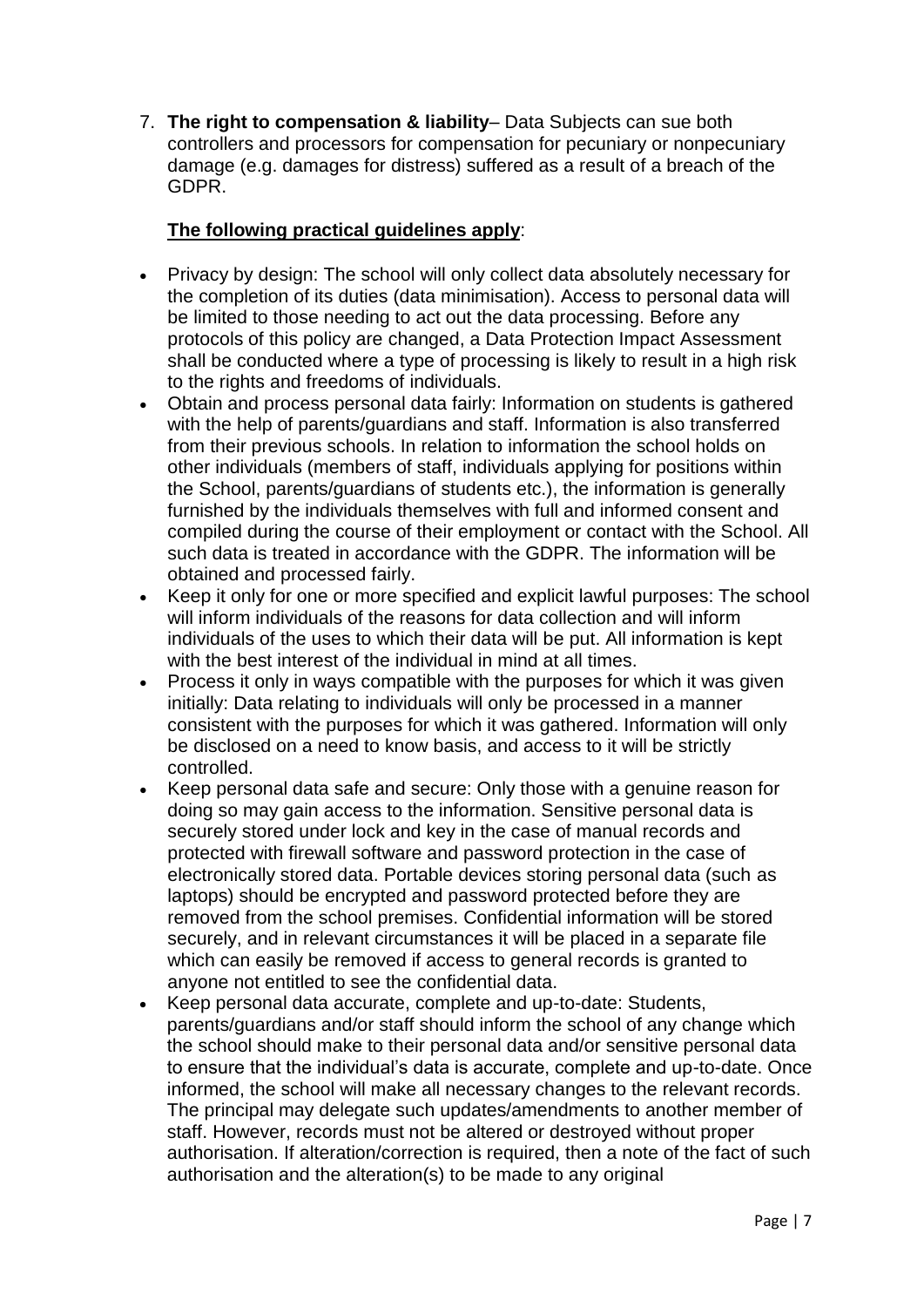record/documentation should be dated and signed by the person making that change.

- Ensure that it is adequate, relevant and not excessive: Only the necessary amount of information required to provide an adequate service will be gathered and stored.
- Retain it no longer than is necessary for the specified purpose or purposes for which it was given: As a general rule, the information will be kept for the duration of the individual's time in the school. Thereafter, the school will comply with DES guidelines on the storage of personal data and sensitive personal data relating to a student. In the case of members of staff, the school will comply with both DES guidelines and the requirements of the Revenue Commissioners with regard to the retention of records relating to employees. The school may also retain the data relating to an individual for a longer length of time for the purposes of complying with relevant provisions of law and or/defending a claim under employment legislation and/or contract and/or civil law.
- Provide a copy of their personal data to any individual, on request: Individuals have a right to know what personal data/sensitive personal data is held about them, by whom it is kept and the purpose for which it is held.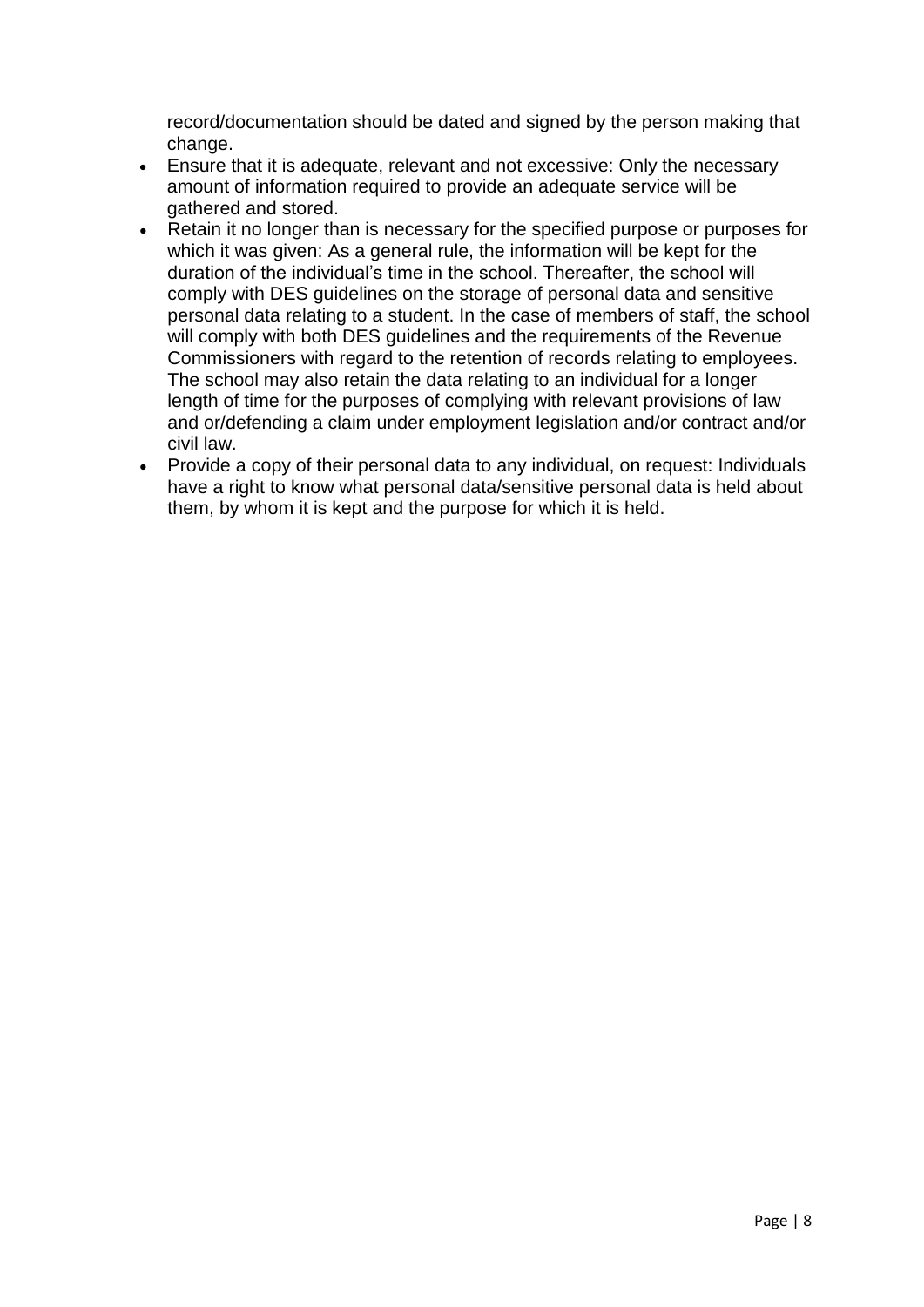# **Students:**

### **The categories of personal data that we collect, hold and share:**

- Personal information (such as name, date of birth, PPS number, address, parent/guardian contact details, school-assigned email address)
- Characteristics (such as ethnicity, language, nationality, country of birth, religion)
- Any relevant medical information
- Special educational needs
- Standardised Testing Scores/Education Passport
- Exclusions and behavioural information
- Assessment information (state and inhouse)
- Attendance information (number of partial or full absences and absence reasons)
- Images/videos relating to school activities

### **We use student data:**

- to support and facilitate student learning
- to monitor and report on student progress
- to provide appropriate welfare, pastoral care and health services
- to provide support and guidance to pupils, their parents and legal guardians
- to facilitate the organisation of events and excursions
- to assess the quality of our services
- to profile and promote school activities and achievements
- to comply with the law regarding data sharing
- to facilitate the planning and management of St. Vincent's Secondary school

### **Storing Student Data:**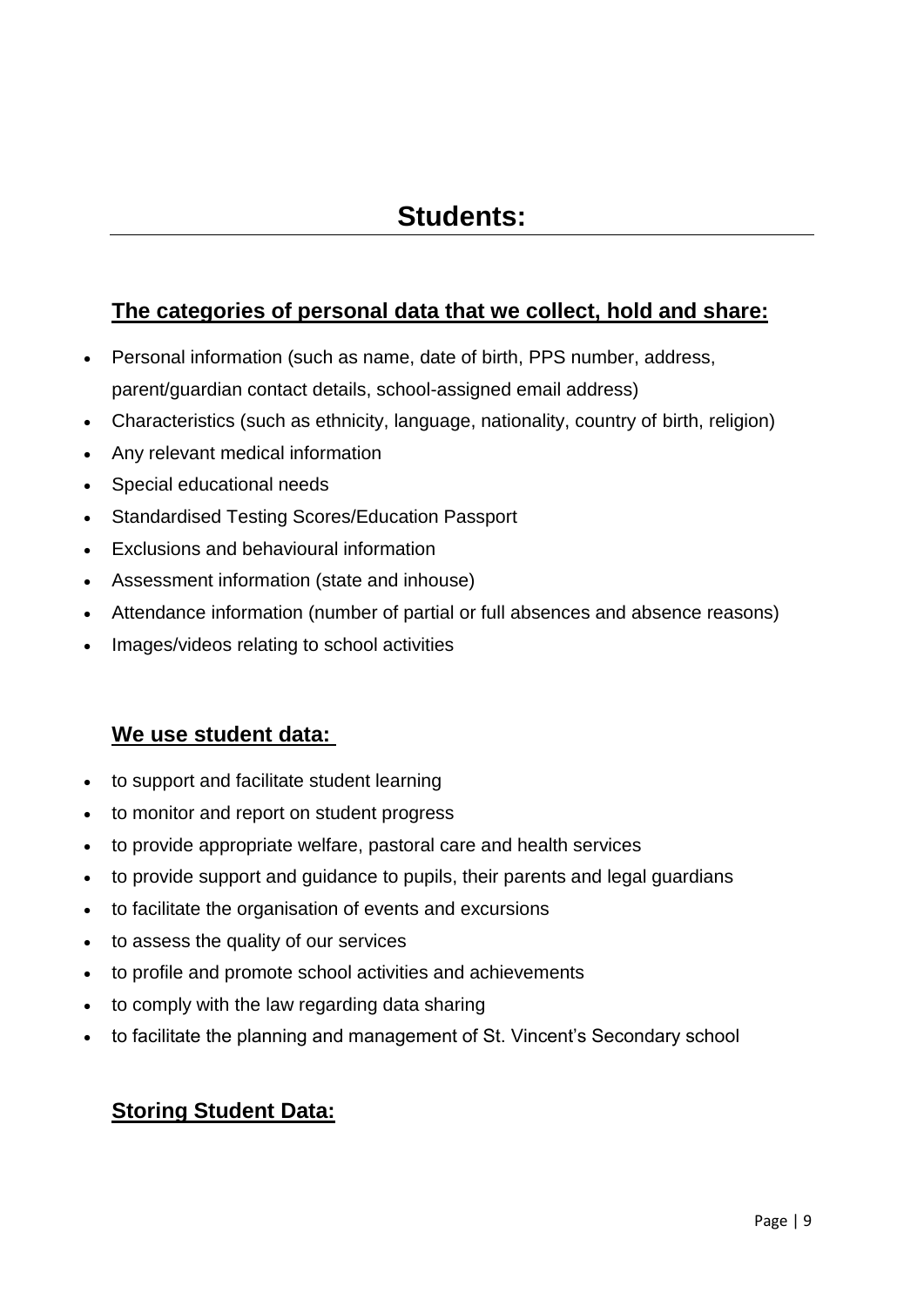We hold pupil data for 7 years following a student's last entry. For many this will be around their 25<sup>th</sup> year.

### **With whom do we share pupil information?**

We do not share information about our students without consent unless the law and our policies allow us to do so. We share students' data with the Department for Education and Skills on a statutory basis. This data sharing underpins school funding and educational attainment policy and monitoring.

#### **Internally**:

Data is shared only with those who need to access information in relation to a student's academic progress, wellbeing, attendance and behaviour. Therefore, depending on the needs of a particular student, information may be shared with some or all of the following: management, administrators, form teachers, mainstream teachers and special needs assistants, care team, guidance counsellor, behaviour for learning teacher, home school community liaison officer, school completion office, special education needs team and the first aid officer.

#### **Externally:**

We are legally obliged to share certain subject data with government authorities such as some of those below. Only relevant and required information is shared in each case.

- Department of Education
- HSE
- Department of Social Protection
- Health and Safety Authority
- TUSLA
- Vsware
- Gmail/Google
- Fresh Today (school lunches)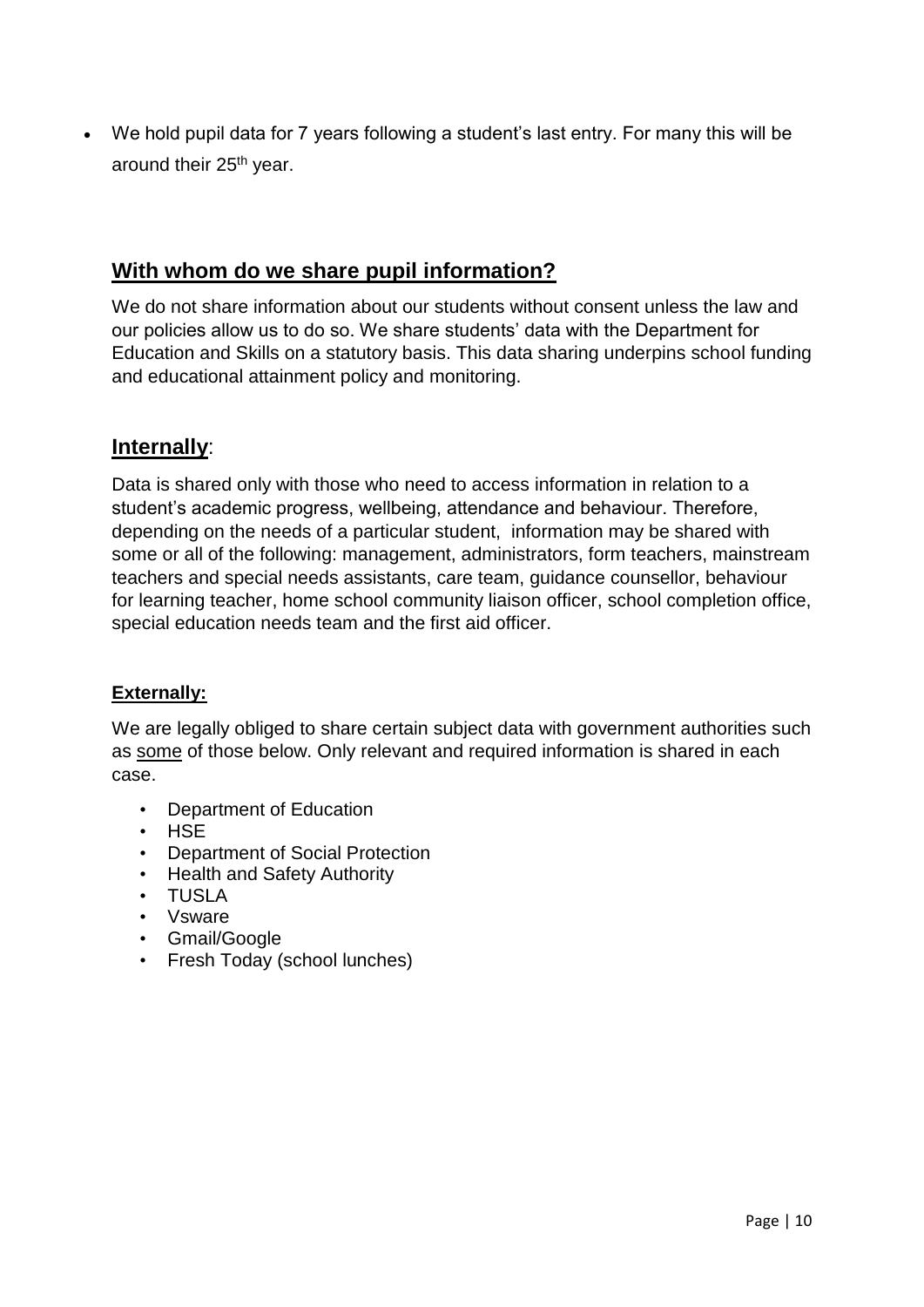# **Retention Protocols:**

|           | <b>Student Record</b>                | <b>Retention Period</b>        | <b>Method of Disposal</b>            |
|-----------|--------------------------------------|--------------------------------|--------------------------------------|
|           | <b>Roll Book</b>                     | 2 Years                        | Shredding                            |
|           | <b>Christmas/Summer</b>              | 1 Year                         | Shredding                            |
|           | Exams                                |                                |                                      |
| $\bullet$ | Application/Registration             | <b>7 Years Post-Graduation</b> | Shredding/Deletion as                |
|           | /enrolment details                   |                                | appropriate                          |
| $\bullet$ | Disciplinary                         |                                |                                      |
|           | Documentation                        | <b>7 Years Post-Graduation</b> | Shredding/Deletion as                |
|           | Assessment                           | <b>7 Years Post-Graduation</b> | appropriate<br>Shredding/Deletion as |
|           | results/Standarised                  |                                | appropriate                          |
|           | testing results                      | 7 Years Post-Departure         | Shredding/Deletion as                |
|           | Section 29 Appeals                   |                                | appropriate                          |
|           |                                      | 10 Years Post-Event            | Shredding/Deletion as                |
|           | <b>Accident Report</b>               |                                | appropriate                          |
|           |                                      | <b>7 Years Post-Graduation</b> | Shredding/Deletion as                |
| $\bullet$ | Psychological<br>Assessments/Special |                                | appropriate                          |
|           | <b>Education Needs</b>               |                                |                                      |
|           | Information/ISP                      |                                |                                      |
|           |                                      |                                |                                      |
| $\bullet$ | <b>Record of School Trips</b>        |                                |                                      |
|           | (Consent                             | 7 Years Post-                  | Shredding/Deletion as                |
|           | forms/finances paid)                 | Graduation                     | appropriate                          |
|           |                                      |                                |                                      |
|           |                                      |                                |                                      |
|           | <b>Child Protection</b>              |                                | N/A                                  |
|           | Records                              | Indefinitely                   |                                      |
|           |                                      |                                |                                      |
| $\bullet$ | Complaints: relating to              |                                | N/A                                  |
|           | child safeguarding,                  | Indefinitely                   |                                      |
|           | accidents, teacher                   |                                |                                      |
|           | professionalism                      |                                |                                      |
|           |                                      |                                |                                      |
|           | <b>CCTV Footage</b>                  | 2 Weeks Post-Recording         | <b>Deleted from Hard Drive</b>       |
|           |                                      |                                |                                      |
|           | <b>SLAR Footage/JCSP</b>             | 2 Weeks Post-Recording         | <b>Deleted from Hard Drive</b>       |
|           | <b>Profiles</b>                      |                                |                                      |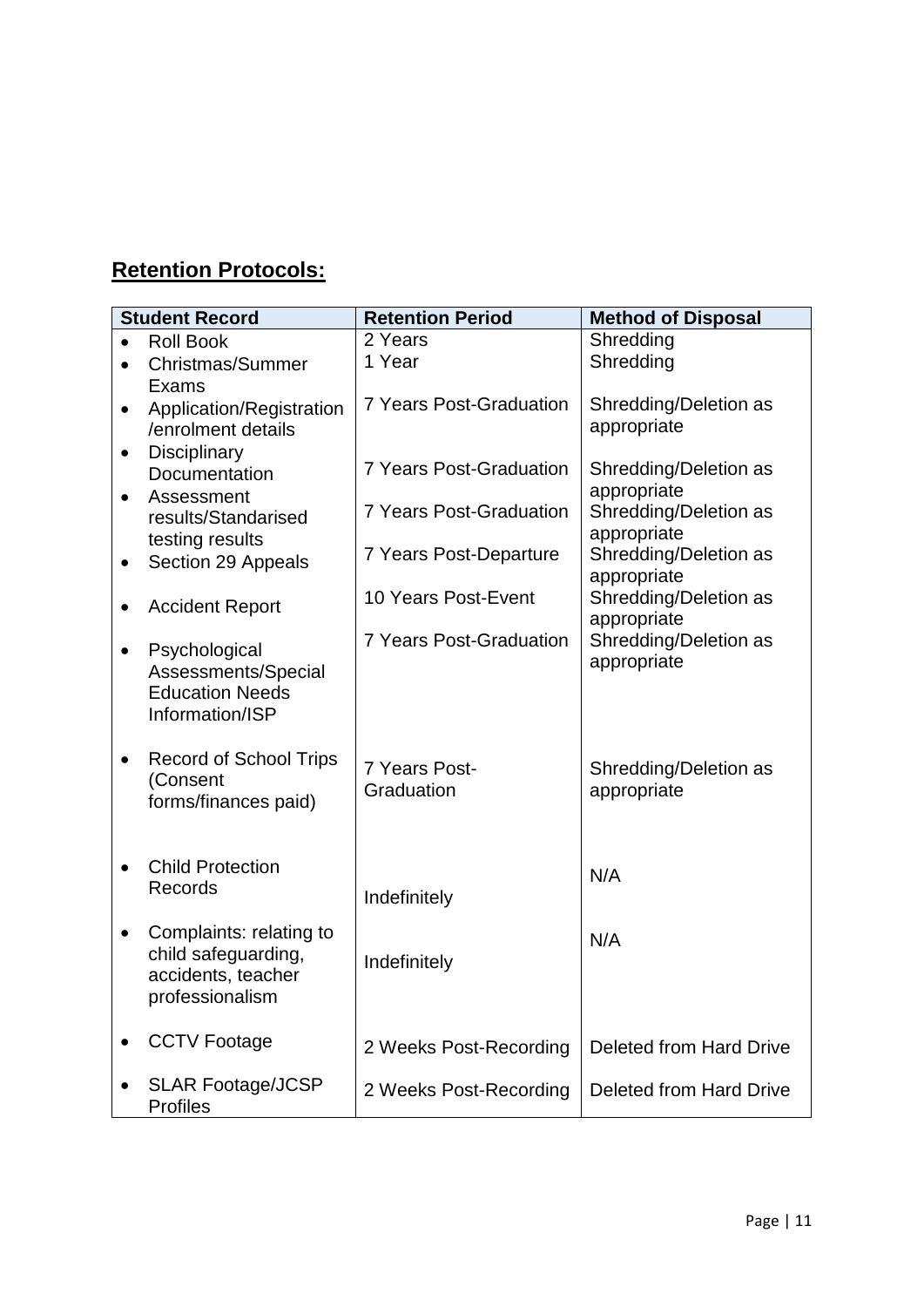(a) Categories of staff data: As well as existing members of staff (and former members of staff), these records may also relate to applicants applying for positions within the school, trainee teachers and teachers under probation. These staff records include:

- Name, address and contact details, PPS number, Curriculum Vitae
- Original records of application and appointment to promotion posts;
- Details of approved absences (career breaks, parental leave, study leave etc.);
- Details of work record (qualifications, classes taught, subjects etc.);
- Details of any accidents/injuries sustained on school property or in connection with the staff member carrying out their school duties; and
- Records of any reports the school (or its employees) have made in respect of the staff member to State departments and/or other agencies under mandatory reporting legislation and/or child- safeguarding guidelines (subject to the DES Child Protection Procedures).
- MedMark
- Garda Vetting

(b) Purposes: Staff records are kept for the purposes of:

- the management and administration of school business (now and in the future);
- facilitating the payment of staff, and calculating other benefits/ entitlements (including reckonable service for the purpose of calculation of pension payments, entitlements and/or redundancy payments where relevant);
- facilitating pension payments in the future;
- human resources management:
- recording promotions made (documentation relating to promotions applied for) and changes in responsibilities etc.;
- enabling the school to comply with its obligations as an employer including the preservation of a safe, efficient working and teaching environment (including complying with its responsibilities under the Safety, Health and Welfare at Work Act. 2005);
- enabling the school to comply with requirements set down by the Department of Education and Skills, the Revenue Commissioners, the National Council for Special Education, TUSLA, the HSE, and any other governmental, statutory and/or regulatory departments and/or agencies; and for compliance with legislation relevant to the school.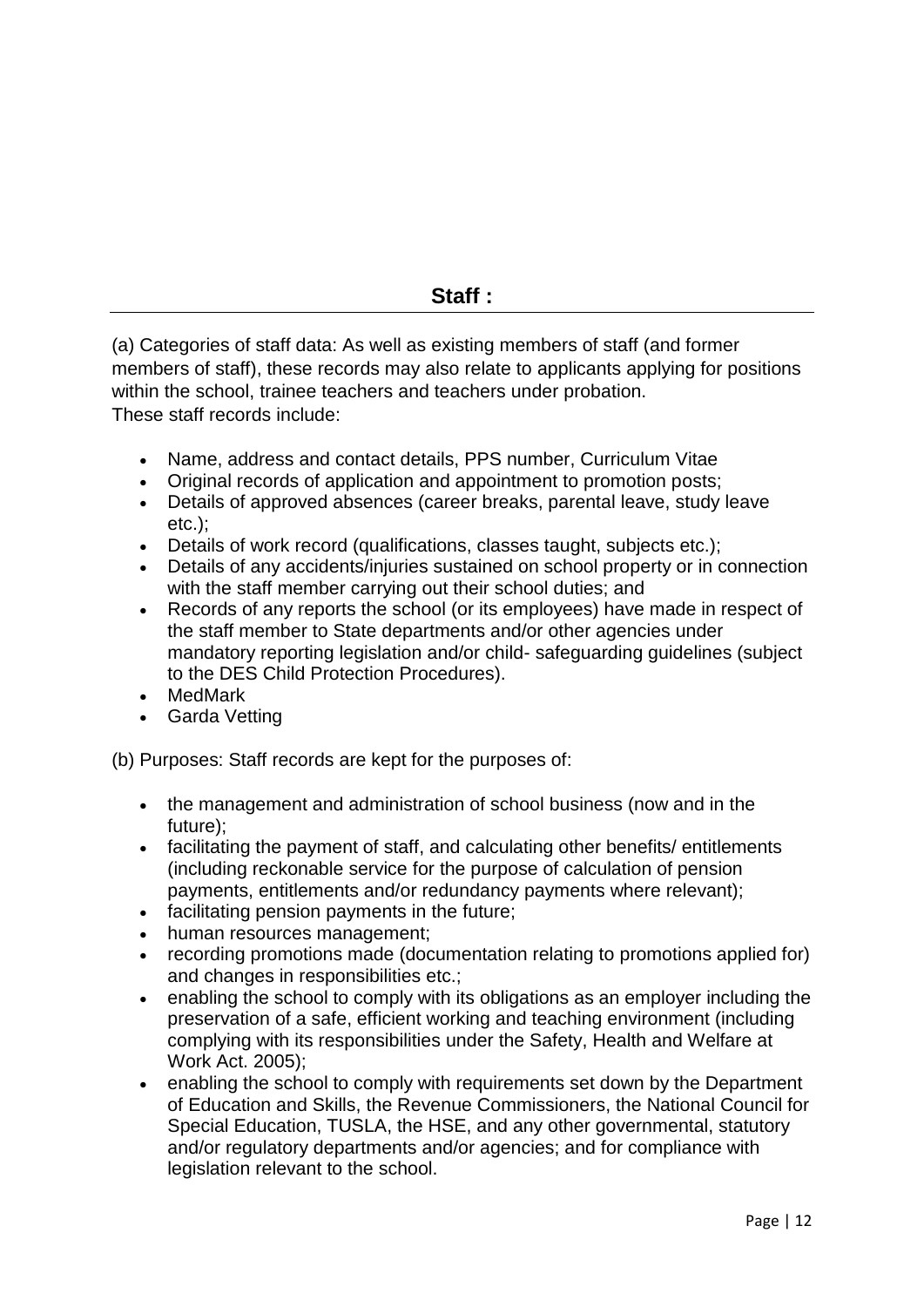(c) Location: In a secure filing cabinet located in the school office that only personnel who are authorised to use the data can access. Employees are required to maintain the confidentiality of any data to which they have access.

(d) Security: A personal file for each staff member is maintained for manual storage of the documents listed above as well as any other relevant data. Any documents that are printed from applications are stored in a secure filing cabinet.

|           | <b>Staff Record</b>                       | <b>Retention Period</b>       | <b>Method of Disposal</b> |
|-----------|-------------------------------------------|-------------------------------|---------------------------|
| $\bullet$ | Application/CV                            |                               |                           |
|           | Qualifications/Transcript                 |                               |                           |
|           | References                                |                               |                           |
|           | <b>Selection Process</b>                  |                               |                           |
|           | <b>Interview Panel</b>                    |                               |                           |
|           | Feedback                                  |                               |                           |
| ٠         | Correspondence from                       | Duration of Employment        | Confidential              |
|           | candidates re: feedback                   | plus 7 Years                  | Shredding/Permanent       |
|           | <b>Contract of Employment</b>             |                               | <b>Deletion</b>           |
|           | <b>Probation Letters/Forms</b>            |                               |                           |
|           | <b>POR Applications</b>                   |                               |                           |
| $\bullet$ | Leave of Absence                          |                               |                           |
|           | Applications                              |                               |                           |
| ٠         | <b>Job Share</b>                          |                               |                           |
|           | <b>Career Break</b>                       |                               |                           |
|           | Maternity/Paternity                       |                               |                           |
|           | Leave                                     |                               |                           |
|           | <b>Parental Leave</b>                     |                               |                           |
|           | Force Majeure                             |                               |                           |
|           | <b>Calculation of Service</b>             |                               |                           |
|           | Promotions/POR                            |                               |                           |
|           | <b>Board Master Files</b>                 |                               |                           |
|           | POR appeal documents                      |                               |                           |
| $\bullet$ | <b>Sick Leave Certificates,</b>           |                               |                           |
|           | Records & Benefit forms                   |                               |                           |
| $\bullet$ | Accident/Injury at work                   |                               |                           |
|           | reports                                   | <b>Duration of Employment</b> | Confidential              |
| $\bullet$ | Retirement                                | plus 7 Years                  | Shredding/Permanent       |
|           | Correspondence                            |                               | <b>Deletion</b>           |
|           | <b>Occupational Health</b>                |                               |                           |
|           | Referral                                  |                               |                           |
|           | <b>MedMark</b>                            |                               |                           |
| $\bullet$ | <b>Pension Calculation</b>                |                               |                           |
|           | <b>Pension Increases</b>                  |                               |                           |
|           | <b>Salary Claim Forms</b>                 |                               |                           |
|           | Records of previous                       | Indefinitely                  | N/A                       |
|           | service (including<br>correspondence with |                               |                           |
|           | previous employers)                       |                               |                           |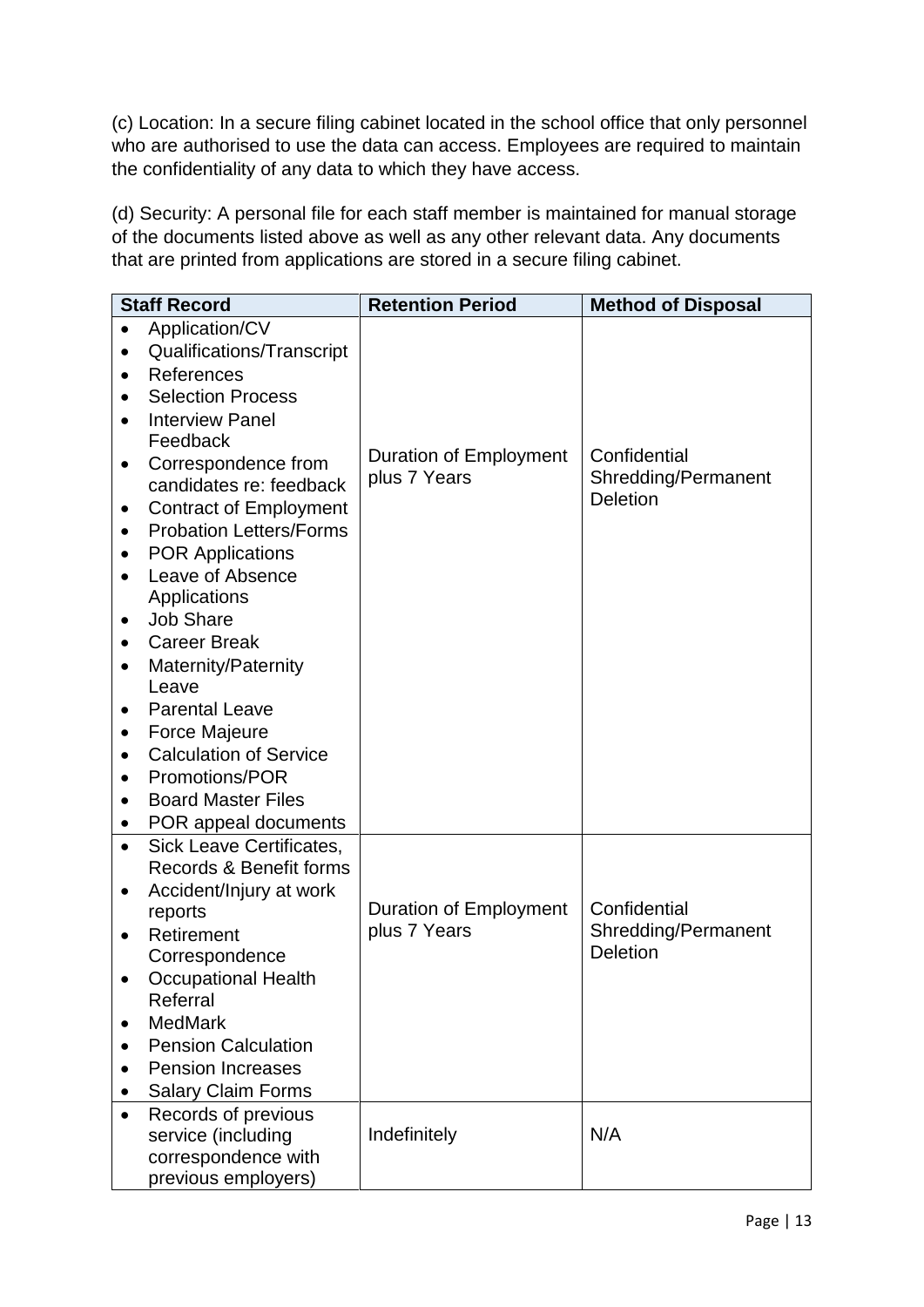### **Board of Management records:**

- 1. Categories of board of management data: Name, address and contact details of each member of the board of management (including former members of the board of management), Records in relation to appointments to the Board and Minutes of Board of Management meetings and correspondence to the Board which may include references to particular individuals.
- 2. Purposes: To enable the Board of Management to operate in accordance with the Education Act 1998 and other applicable legislation and to maintain a record of board decisions.
- 3. Location: In binders/folders in a secure, locked cabinet that only personnel who are authorised to use the data can access. Employees are required to maintain the confidentiality of any data to which they have access. Minutes and accounts are also stored on computers.
- 4. Security: Manual records are kept in a locked, secure cabinet in the school office. Automated data e.g. all Board minutes and accounts files are password-protected. Minutes and accounts are distributed at meetings in hard-copy and collected at the end of the meetings to be shred.

| <b>Board of Management Records</b> | <b>Retention Period</b> |
|------------------------------------|-------------------------|
| <b>Minutes of Meetings</b>         | Indefinitely            |
| <b>Principal's Report</b>          | Indefinitely            |

| <b>Financial Records</b>          | <b>Retention Period</b>                                                                         |
|-----------------------------------|-------------------------------------------------------------------------------------------------|
| <b>Audited Accounts</b>           | Indefinitely                                                                                    |
| <b>Payroll and Taxation</b>       | Pay, taxation and related school<br>personnel service records will be<br>retained indefinitely. |
| Invoices/Back Up Records/Receipts | <b>Retain for 7 Years</b>                                                                       |

| <b>Government Returns</b>     | <b>Comments</b>          | <b>Method of Disposal</b> |
|-------------------------------|--------------------------|---------------------------|
| Data that identifies students | 7 Years Post             | <b>Shredding/Deletion</b> |
|                               | Graduation               |                           |
| Data that identifies staff    | Pay/Pension/Benefits-    | N/A                       |
|                               | Keep Indefinitely as per |                           |
|                               | <b>DES</b> guidelines    |                           |
|                               | Otherwise                |                           |